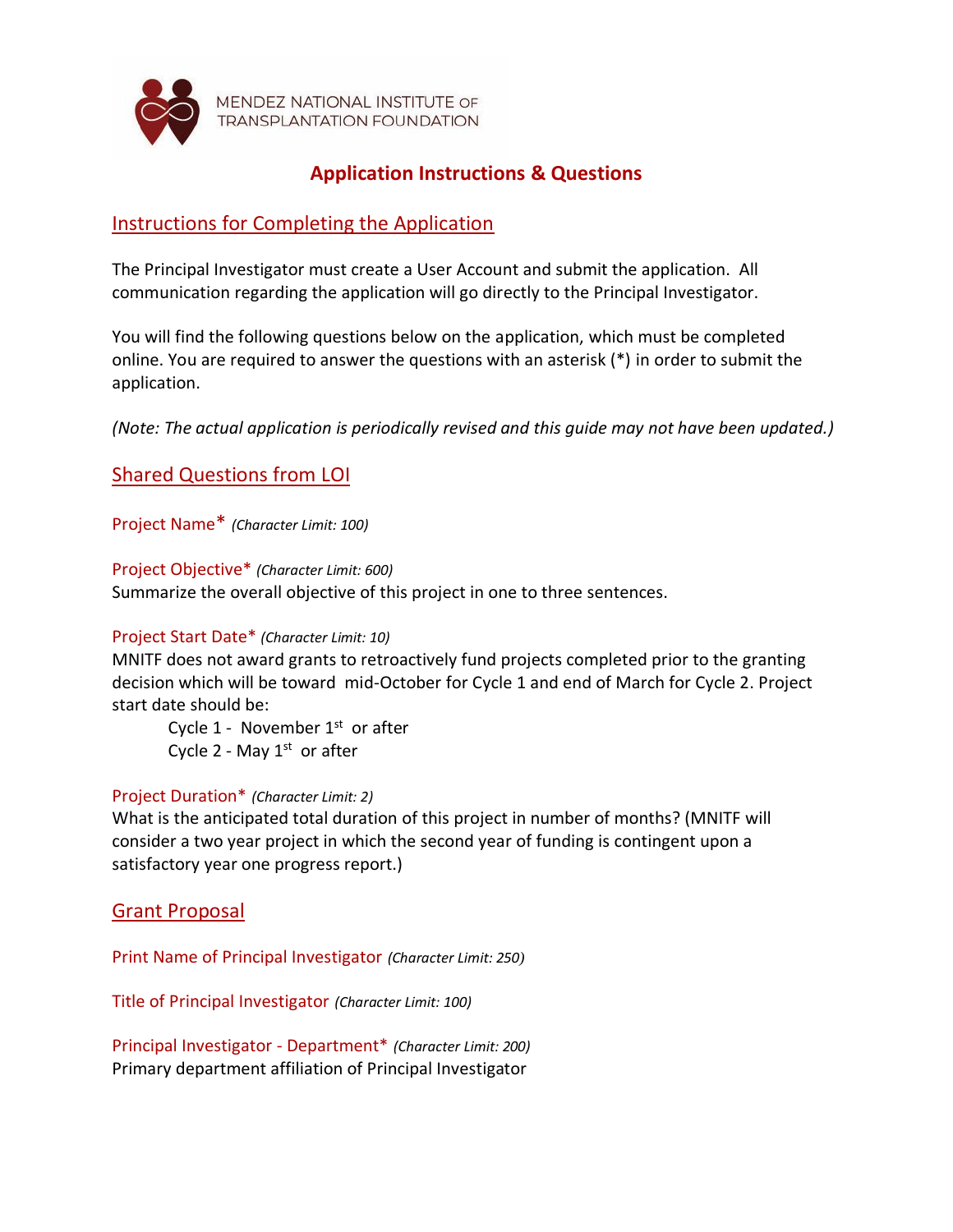

MENDEZ NATIONAL INSTITUTE OF **TRANSPLANTATION FOUNDATION** 

### Co-Investigator(s) *(Character Limit: 1,000)*

List all Co-Investigators, include name, title, department affiliation and organization (if different from Principal Investigator).

Example:

1. Name, Title, Department Affiliation, Organization (if different from Principal Investigator) 2. etc.

Brief Description of Project\* *(Character Limit: 600)* Provide a brief description of the project using lay language.

Research Plan - Specific Aims\* *(Character Limit: 1,500)*

List the specific aims of the project (only). For example:

Aim 1:

Aim 2:

Aim 3:

(You will provide detailed information about accomplishing each aim in the next section.)

### Research Plan - Research Strategy\* *(Character Limit: 10,000)*

Provide a description of the research strategy to accomplish each aim, include:

- Significance and innovation
- Approach and alternative approach(s)

## Research Plan - Pictures, Graphs, Charts (PDF) *(File Size Limit: 12 MB)*

If unable to insert pictures, graphs and charts in the Research Strategy section, you may upload a supplemental document here.

### Anticipated Outcomes\**(Character Limit: 2,000)*

Please provide anticipated outcomes.

### Research Plan - Timeline\* *(Character Limit: 3,000)*

Provide a timeline to accomplish specific milestones for each aim by using the number of the month (3, 6, 9, 12) of the Project you expect to complete each milestone. Example: Aim 1: (list)

- List milestone and the # of the month expected to be completed.
- List milestone and the # of the month expected to be completed.

### Description of Priority Area of the Project\* *(Character Limit: 3,300)*

Provide a short description of how your project fits at least one of the following research priorities:

• Creating a comprehensive, multi-disciplinary program of research that advances scientific knowledge which will improve clinical outcomes in transplantation;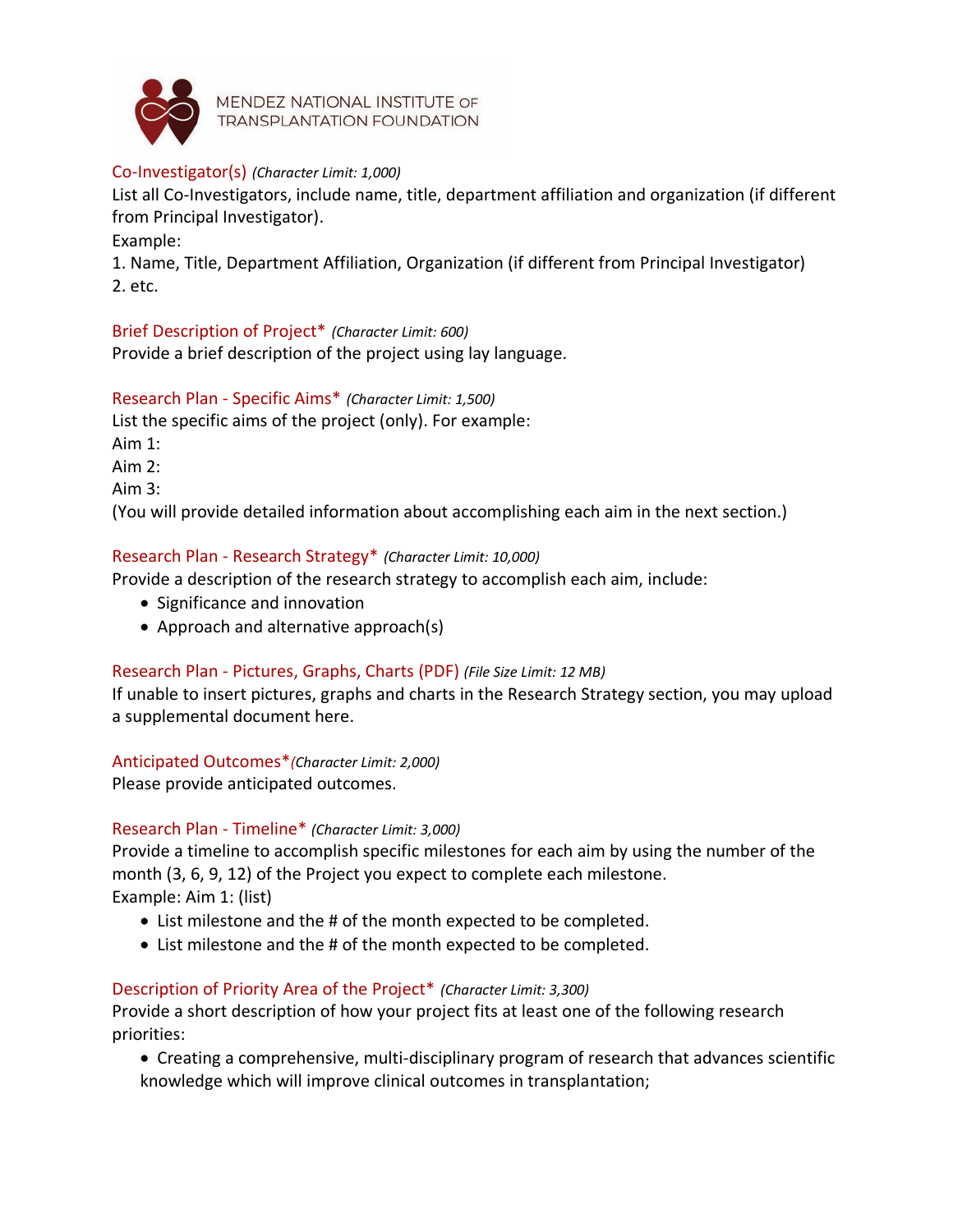

- Integrating the field of transplantation with the latest donor screening technologies, immunogenetics, post-transplant monitoring, and advancements in regenerative medicine;
- Making unique contributions to biology and medicine by developing new diagnostic and therapeutic paradigms;
- Empowering patients with end-stage organ disease and transplant recipients through education to proactively manage their health and improve their long-term outcomes.

### Bibliography *(File Size Limit: 1 MB)*

Provide the bibliography by uploading the document. There is no page limit, but limit to no more than 25 references.

## Budget

Total Budget (from LOI form) *(Character Limit: 20)* This is put here for your reference

Total Amount Requesting\* *(Character Limit: 20)* What is the total amount you are requesting for MNITF to fund.

Total Direct Cost\* *(Character Limit: 20)* What is the total direct cost?

### Total Indirect Cost\* *(Character Limit: 20)*

What is the total indirect cost? (Indirect cost is not to exceed 10% of direct cost and to be included in the total amount requesting)

Total Budget for Project\* *(Character Limit: 20)* What is the total budget for the Project (including other funding needed to complete)?

### If the budget exceeds amount requesting

If the budget exceeds the amount requesting, is the other funding secured? Choices Yes No

### Unsecured Funding *(Character Limit: 600)*

If the other funding needed to complete the project is not secured, please explain. We are most interested in how you plan to obtain funding and complete the project within the timeline.

### Budget Form\* *(File Size Limit: 3 MB)*

Provide the breakdown of the budget using the PHS 398 Initial Period Form, which can be downloaded from the NIH website as a writable PDF.